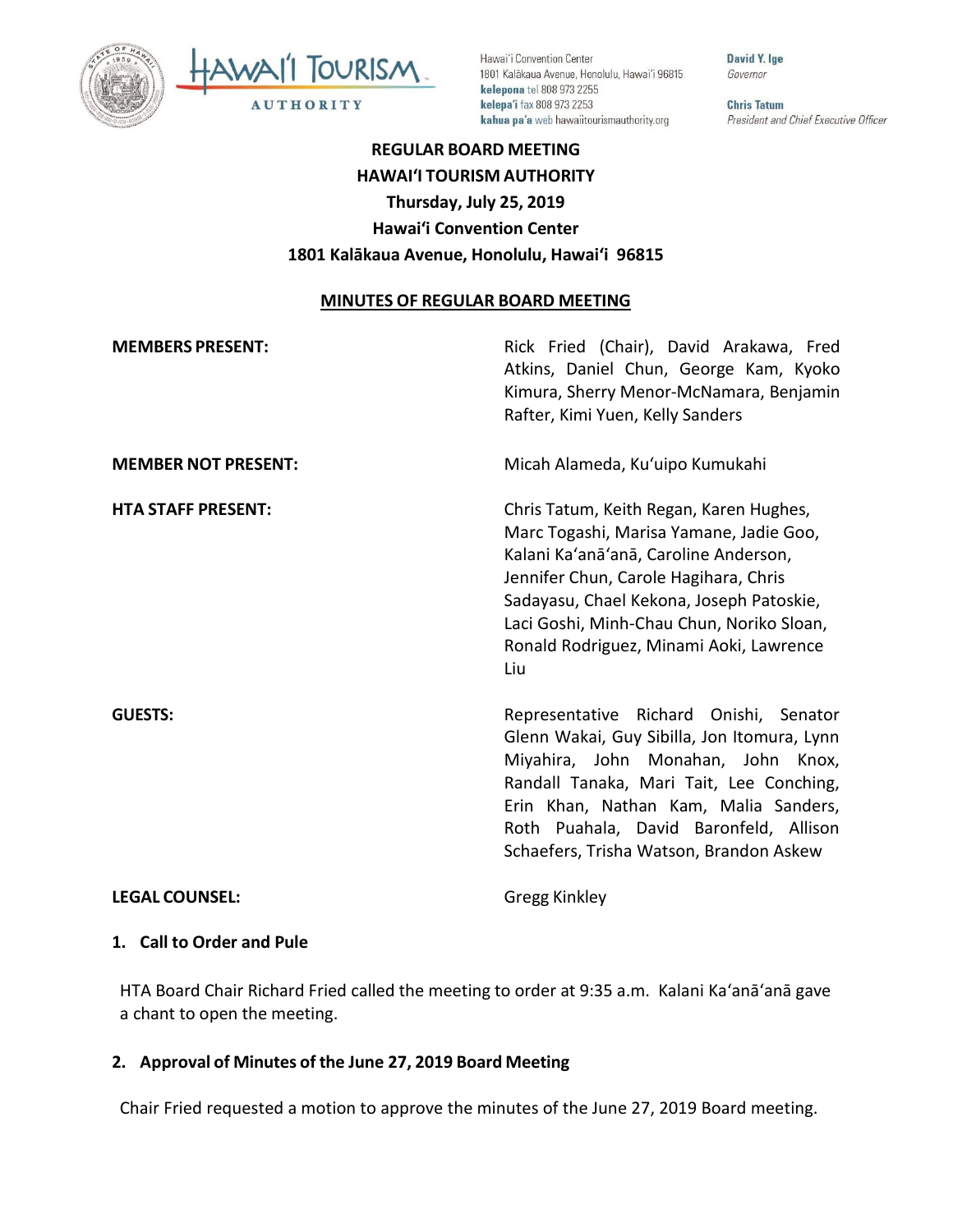George Kam made a motion to approve. Fred Atkins seconded the motion, which was then unanimously approved by the Board. Chair Fried thanked Representative Richard Onishi and Senator Glenn Wakai for attending the meeting.

### **3. Report of Permitted Interactions at an Informational Meeting or Presentation Not Organized by the Board Under HRS § 92-2.5(c)**

Chair Fried asked the Board whether there were any permitted interactions to report, and there were none.

#### **4. Report Relating to Staff's Implementation of HTA's Programs During May 2019**

Chair Fried recognized HTA CEO Chris Tatum to provide his monthly report. Mr. Tatum began by discussing Mauna Kea. He said that HTA has received calls about HTA's position regarding Mauna Kea, and emphasized that with Hawai'i culture as a pillar of HTA, it was important to consider that perspective. He recognized Mr. Ka'anā'anā to discuss the sacredness of Mauna Kea and provide context for the protest. Mr. Ka'anā'anā said that, in the genealogy story of the Hawaiian people, Maunakea is the child of Wākea and Papahānaumoku, the parents of the Hawaiian Islands. The kupuna have affirmed their royal lineage to Mauna Kea. He said that he believes that much of the frustration is over the Office of Mauna Kea Management, and this is also an opportunity to reassess the eight operators that are currently permitted to take tours to Mauna Kea. He added that understanding the history of the conflict informs what is happening now.

Mr. Kam noted that these protests are distinct from the protests regarding Kaho'olawe, and are about aloha and the human spirit. He said that this is an opportunity, and everyone who has been up to Mauna Kea feels changed. He said that the protests have been peaceful and it may be affecting the industry, but it is also strengthening the industry to allow it to find balance.

Mr. Tatum noted that the HTA Board member Micah Alameda has been up on Mauna Kea for eight days. Mr. Atkins asked whether Mr. Ka'anā'anā saw a balance and whether there is a way for HTA to help foster a balance. Mr. Ka'anā'anā responded that Hawaiians have a complicated relationship with money, but it is a new frontier for Hawaiians to be able to manage their rich resources. Mr. Kam added that a happy, healthy, strong community fosters happy visitors. He said that he believes that we are at a tipping point to start healing, but the quest is to improve the quality of life for all people in Hawai'i. Mr. Kam said that he is confident there will be a resolution and that everyone will walk away better from this event. Ms. Kimura asked whether HTA is taking any action regarding this issue, and Mr. Tatum responded that it was not.

Chair Fried introduced Mondy Jamshidi Kent from Travel2change. Travel2change is a "voluntourism" non-profit that facilitates volunteer experiences for visitors. HTA has been funding Travel2change for the past two years. The vision of the organization is a healthy and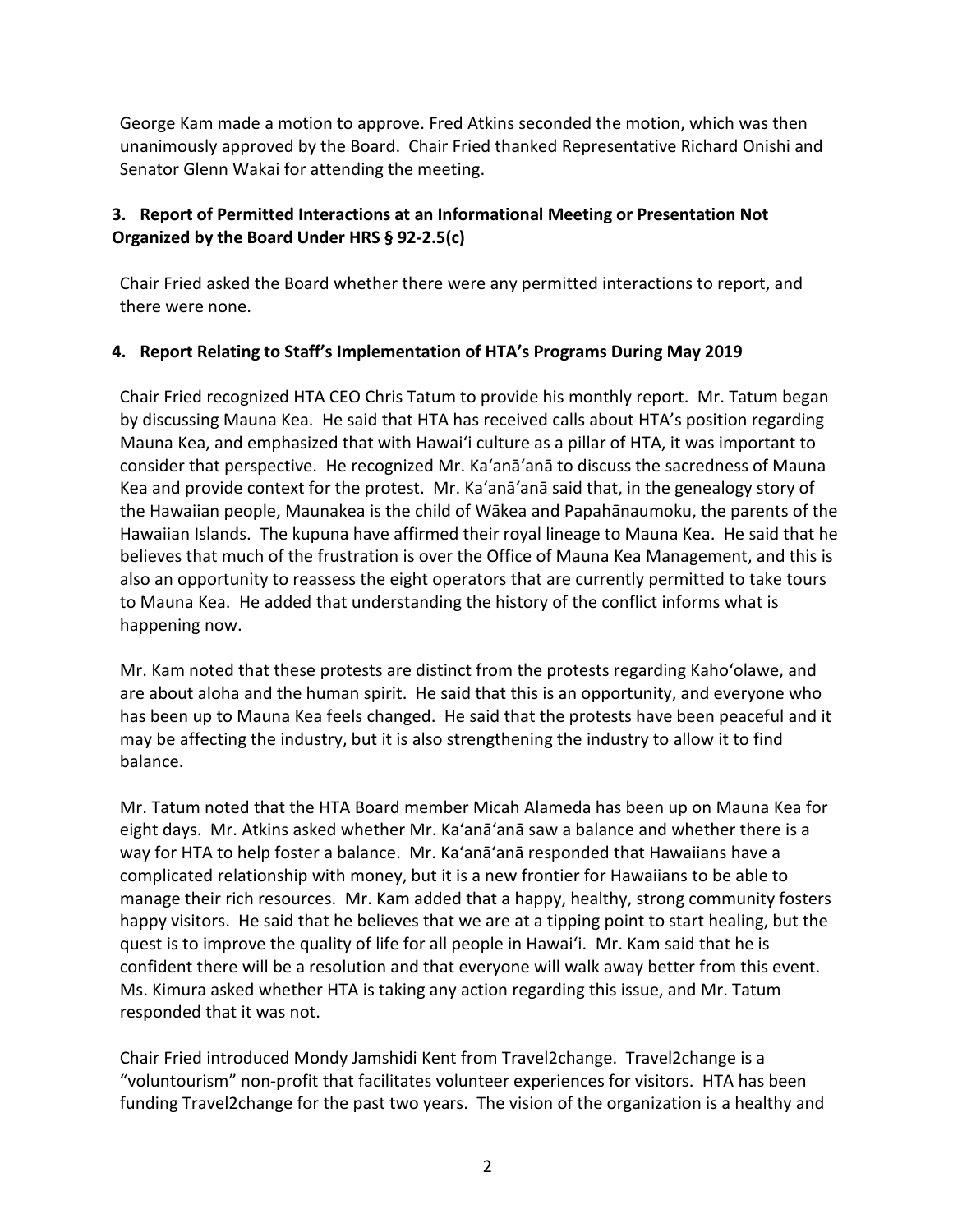resilient Hawai'i that benefits hosts and travelers through in-kind and donation-based activities. Since 2018, Travel2change has served 1,800 travelers. HTA funding goes towards purchasing supplies, paying for administrative costs, and providing transportation for volunteers, among other things.

Chair Fried introduced HTA Director of Communications Marisa Yamane to discuss updates to HTA's Facebook page, but first noted that he was sent an article about Volcanoes National Park that read like an article about reasons *not* to come to the park. He said that he had discussed it with Ms. Yamane and that she had said that she believed that her counterpart at Volcanoes National Park may be receptive to recommendations to editing the piece so that it reflects that there are still a lot of activities at the park.

Ms. Yamane said that HTA's Facebook page highlights many of the programs that HTA funds, like Travel2change. The Facebook page is part of HTA's effort to get the word out about what HTA is doing in the community, through social media. HTA also funds athletes, like Tristan Santos, who recently competed in the Gorge Outrigger Canoe Race in Oregon. Mr. Atkins, who attended the event, said that Mr. Santos came in fourth in the race, beating the top paddler from California. He recommended that in the future that it would be great if the Facebook page could also feature footage from the actual race. He also noted that there was a Hawai'i Night event that was well-attended and well-received, and brought together people from Hawai'i living in the region to share Hawaiian culture.

Chair Fried introduced Jay Talwar to discuss HTA's Kuleana campaign. Mr. Talwar discussed HTA's effort to respectfully show visitors how to act in a way that is consistent with local values. He said that the Kuleana campaign shows visitors what our values and kuleana are, with the intention that respectful actions will follow. The team developed brand statements for each island, identified individuals that align with those brand statements, and asked them to share their stories. There is different messaging for visitors in pre-selection and postselection of Hawai'i as a destination. The airlines have been cooperative by playing the messaging for visitors before they arrive, and HTA directs the messaging towards visitors once they are already in Hawai'i through social media.

Mr. Tatum concluded his monthly report by discussing his recent trip to a meeting of the Travel Directors Board in California. He said one of the things that was discussed was educating visitors on the importance of respecting the destination, and that he believes that Hawai'i can be a benchmark in this effort. There were a number of markets that the similar challenge of a small population but a large number of visitors. He said that he believes that Hawai'i can be a leader on the best way to educated visitors on respecting the destination and protecting the environment. Mr. Tatum said that it is also important to perpetuate the Hawaiian culture through people that are from Hawai'i but no longer live here and that he recently met with David Matlin to work on collaborating with UH and focusing on specific events in target markets, like the upcoming football game between UH and the University of Washington in Seattle. He said that it is a great opportunity to bring Hawai'i to Seattle and engage the community.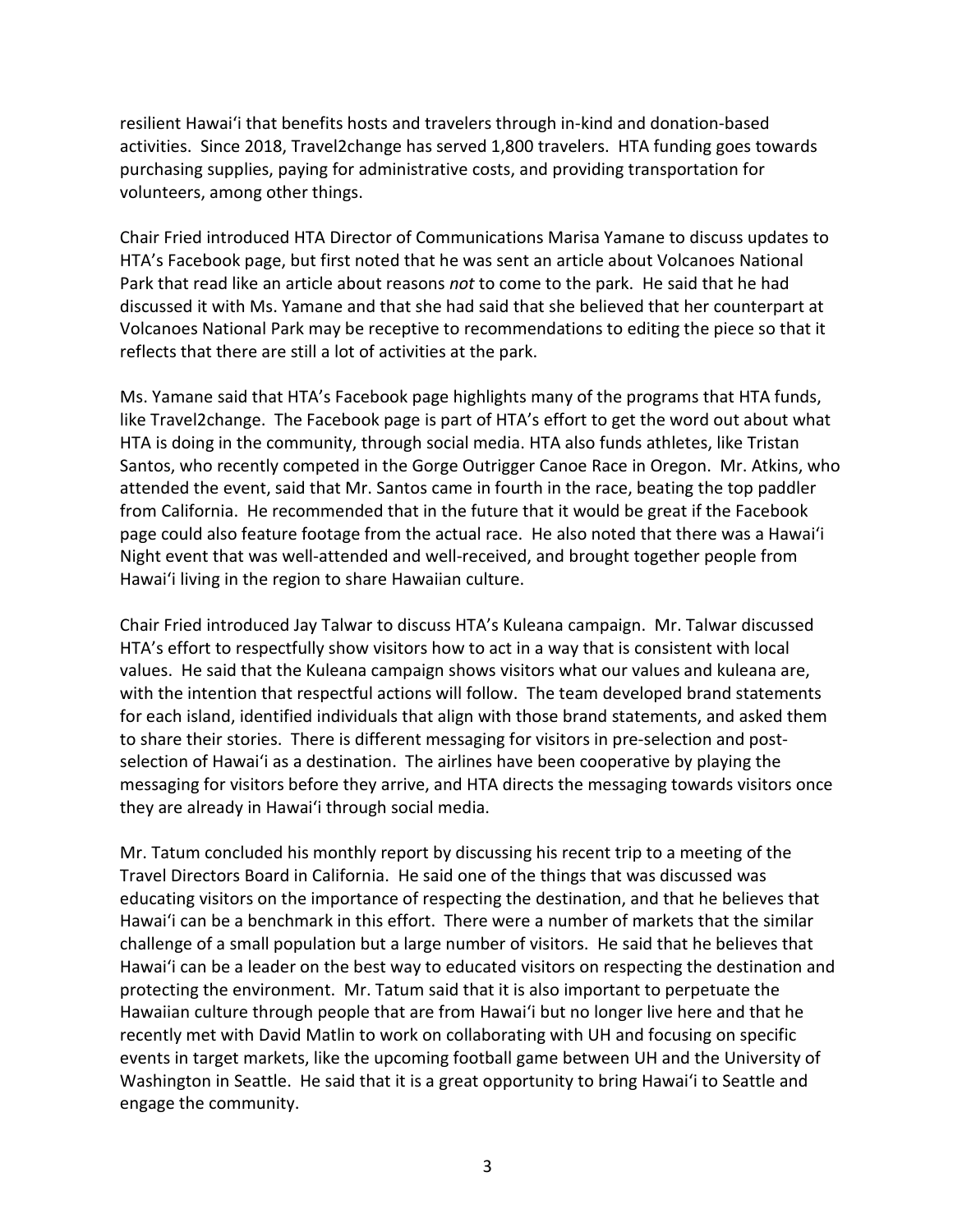Mr. Tatum also noted that the football game between the LA Rams and the Dallas Cowboys is coming up soon and he introduced Mufi Hannemann to discuss the community engagement events that are associated with the game. Mr. Hannemann said that the week of the event of the game there will be activities with the military and county-wide. Not everyone will be able to go to attend the game so it is important for those without tickets to also have an opportunity to have an experience. Mr. Kam asked whether the Cowboys were having any events. Mr. Hannemann responded that the Cowboys had initially reached out to HTA for funding to do events but that HTA had already invested in the Rams. Mr. Tatum said the Rams have reached out to discuss a longer-term relationship, and that they would like to have Hawai'i be a part of Rams Nation. Mr. Tatum said that he believes there is a huge value there for the Hawai'i brand.

#### **5. Recap of the U.S. Conference of Mayors in Honolulu, June 28-July 1, 2019**

Chair Fried discussed his experience attending the U.S. Conference of Mayors, which was held in Honolulu from June 28 to July 1, 2019. He said that he was very impressed by the event. The feedback that he received from the attendees was that they were struck by the openness of the people in Hawai'i. Events were held throughout O'ahu, including at the USS Missouri Battleship, 'Iolani Palace, and the Hawai'i Convention Center (HCC). Chair Fried said that the Conference was apolitical and mayors are dealing with the same issues like water, climate change, homelessness, and illegal guns. HTA contributed \$500,000 to the Conference. Mr. Atkins asked how many people attended the event that was held at HCC. Chair Fried said that at that point in the Conference some of the attendees had left already, but that there were still approximately 700-800 attendees. He said that he heard a lot of feedback that the attendees would like to return to Hawai'i with their families. Ms. Kimura noted that the Governor of Tokyo attended, but that it was disappointing there was not more coverage in Japan.

### **6. Presentation and Discussion of Current Market Insights and Conditions in Key Major Hawai'i Tourism Markets**

Chair Fried recognized Jennifer Chun to provide a presentation on current market insights. Ms. Chun said that HTA is not ready to release visitor statistics report until the next week, so HTA will provide June Market Insights and the Dashboards at the next meeting. Next month, the Board meeting will also be earlier in the month and July Market Insights and Dashboards will be presented at the September meeting.

On Monday, HTA released the June 2019 Hawai'i Hotel Performance report. Hawai'i ended the month at 84.1% occupancy, with an ADR of \$280 and a RevPAR of \$236, which are increases year-over-year from the prior year. The Board packet included a comparison with other destinations. Ms. Chun said that Hawai'i fares well compared to similar destinations.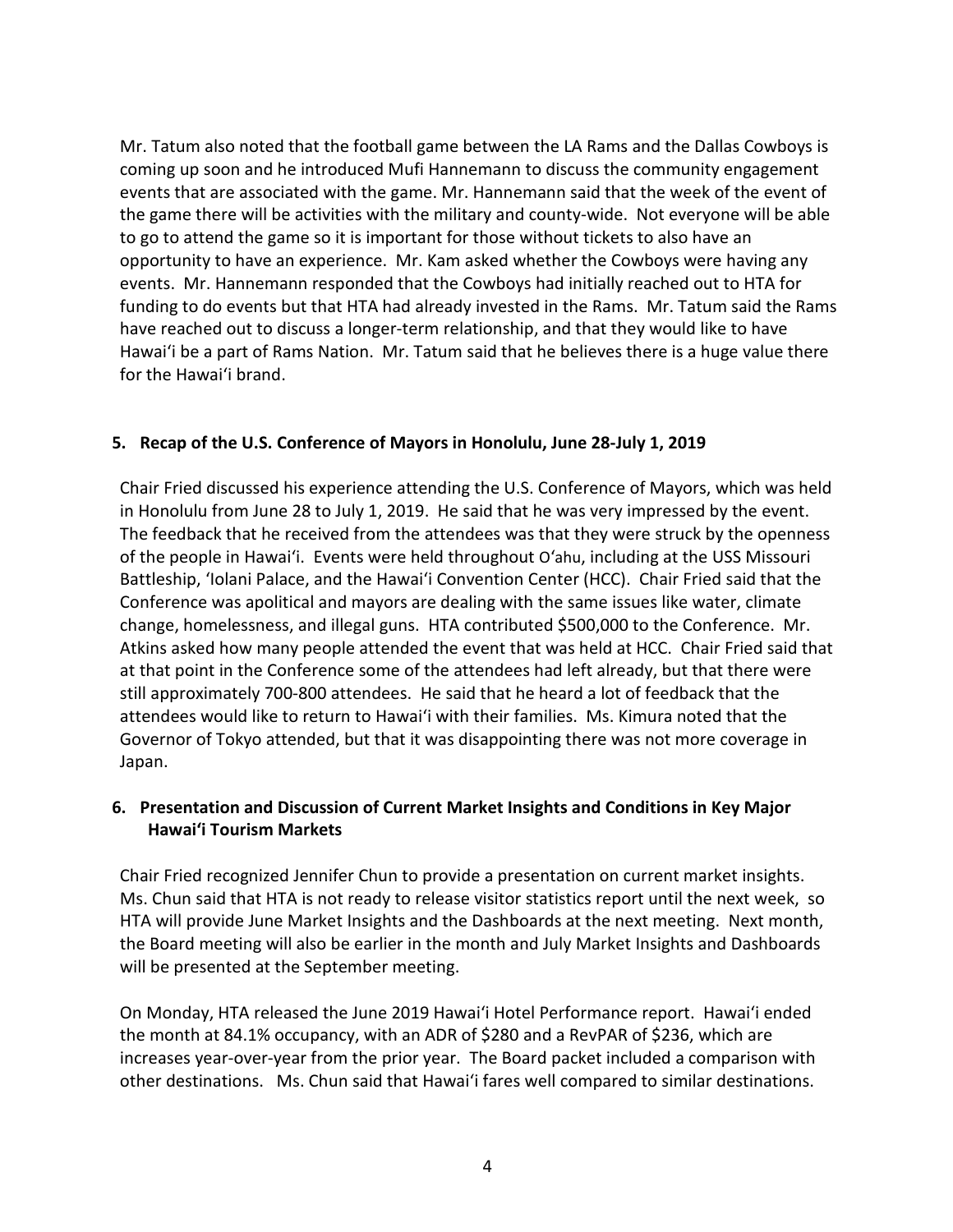HTA has also been monitoring hotel occupancy on a weekly basis since Kīlauea began erupting. On the island of Hawai'i, the Kohala coast saw a significant increase compared to last year and 2017. She noted that occupancy rates on Kaua'i have not been as strong as 2018, but there is not a significant change in RevPAR from 2017.

Chair Fried said that he was interested to see what effect the new City and County of Honolulu ordinance regulating Airbnb on RevPAR, when it takes effect. Benjamin Rafter asked if the lower occupancy on Kauai was due to fewer air seats, but Ms. Chun said that there has not been a decrease in air seats. She also noted that the flooding affected only a limited part of Kauai. Chair Fried said that there may have been some confusion about the reservation system to Haena and access to certain parts of the island. Mr. Atkins said that there are only a limited number of reservations allowed. He noted that the large number of negative comments he heard when the reservation system took effect has begun to calm down. He said that there has been negativity with the weather and other issues, but that overall it could be worse. Mr. Tatum said that this emphasizes the importance of comparing numbers from 2017 as well as numbers from 2018. Ms. Chun said that Kaua'i had reported strong, significant growth in 2018, so less growth this year is not quite as troubling as it could be. Mr. Tatum said that the good news is the growth from Hawai'i Island but that there is still a lot of work to be done.

#### **7. Presentation, Discussion and Action on HTA's Financial Reports for May and June 2019**

Chair Fried recognized Mr. Regan to provide the consolidated May and June financial reports. Mr. Regan thanked the Board for providing extra time to submit the May financial reports. He recognized Marc Togashi to present further detail. Mr. Togashi directed the Board to the financial information contained in the Board Packet, which includes a budget statement, executive summary, and a list of all the year's budget reallocations. Chair Fried requested a motion to approve the May and June financial reports. George Kam made a motion, which was seconded by Kelly Sanders.

Mr. Atkins noted that it did not look like a significant amount was spent on cultural allocations, but the allocation was \$1.5 million. Mr. Ka'anā'anā said that HTA has to allocate \$1 million for the Center of Hawaiian Music and Dance, which made up the largest portion. Mr. Regan said that HTA is required, by statute, to allocate \$1 million a year to the Center of Hawaiian Music and Dance. The law was recently changed so that the Center for Hawaiian Music and Dance is no longer required to be housed at HCC. HTA is now working to identify a new location. Mr. Tatum asked if the new law requires the project to go out for RFP. Mr. Regan responded that an RFP is not required but it will be an open, transparent process that will engage the community. Mr. Tatum said that they planned to meet with the legislators to ensure they are aligned on that process. The motion to approve the May and June financial reports was unanimously approved.

#### **8. Update on the Status of the 2018 Audit Action Plan**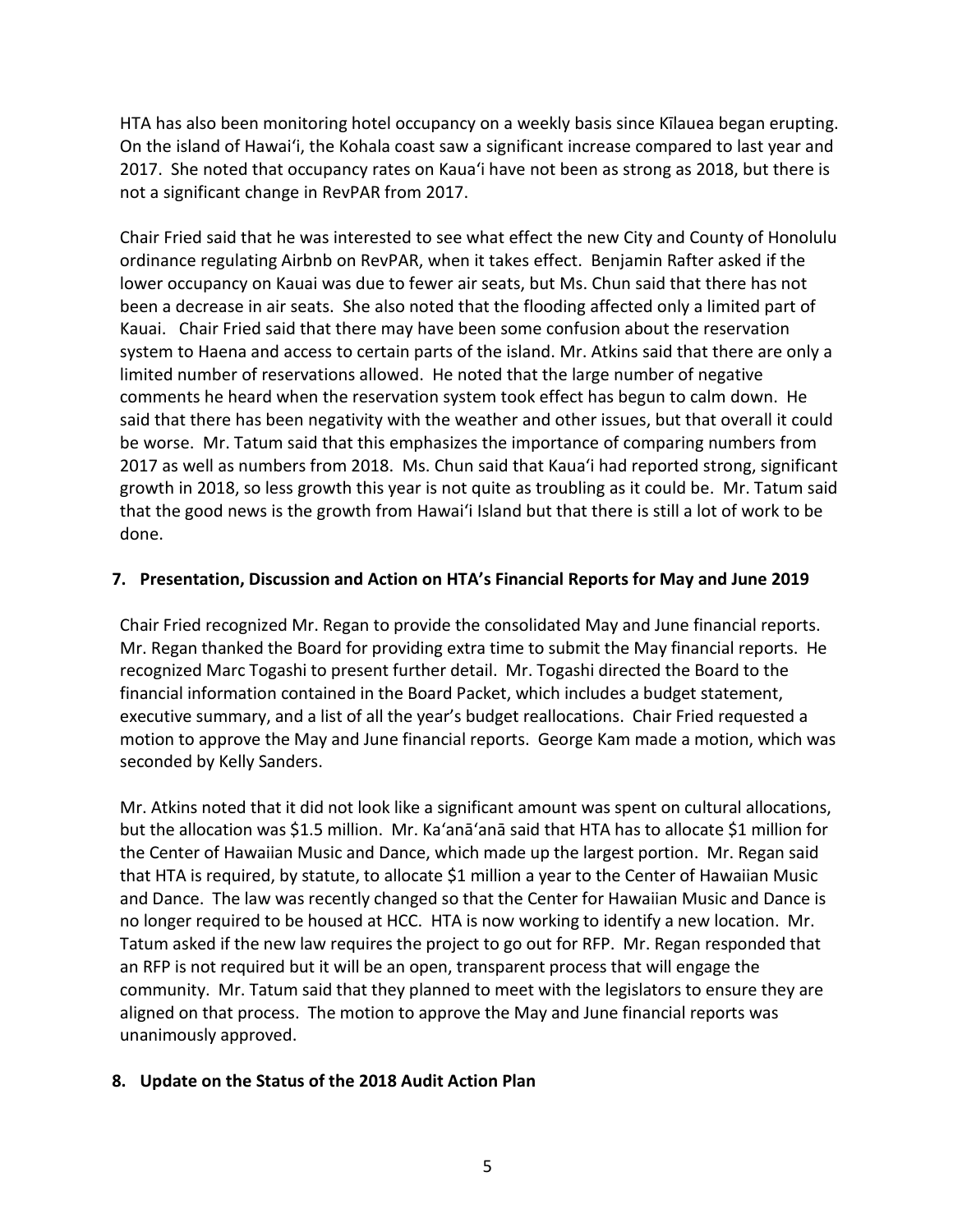Mr. Regan said that HTA has been working on the procedure reviews, which are taking longer than expected. They were initially anticipated to be completed in July, but the new completion date is scheduled for mid-August. That item represents the bulk of what needs to be completed for the 2018 Audit Action Plan. Some of those procedure reviews included procurement integrity, contract monitoring, contract enforcement, and budget amendment procedures. There are other financial processes that still need to be completed. Mr. Regan says that the review requires a great deal of focus beyond just a cursory review.

### **9. Update Relating to the 2019 Legislative Session and Related Bills Relevant to HTA**

Mr. Regan said that the Governor has signed off on the bills that passed the legislature that HTA supported, including the bill on the Hawaiian Center for Music and Dance, and the bill separating the HCC management contract. City and County of Honolulu Bill 89 was signed by the mayor and will go into effect in August. HTA submitted testimony in support of both Bill 89 and 85 and is eager to see the result and how it will be carried out. DBEDT has asked HTA to begin looking forward to the 2020 legislative session and what kinds of legislation HTA would like to have introduced.

Chair Fried noted that Bill 89 has created a great deal of controversy and some people believe that it went too far in prohibiting people from using their entire homes for short-term rentals, so it will be interesting to see if there will be attempts to revise that legislation.

## **10. Report of the Strategic Plan Investigative Committee's Activities**

Chair Fried recognized Kimi Yuen to discuss the activities of the Strategic Plan Investigative Committee. They kicked off their efforts following the June Board meeting. Ms. Yuen said that there is a very short time frame for updating the Strategic Plan. The plan is to present it to the Board at the December meeting. Some of the ideas that have emerged so far are the importance of communicating the plan to the community and ensuring the plan works for each island. She said that the team is still in the information-gathering phase and three working meetings are scheduled for August.

### **11. Presentation by AEG Regarding an Update of Hawai'i Convention Center Recent Operational Activities and Sales Initiatives**

Chair Fried recognized Lee Conching to provide an update on HCC. Mr. Conching said that Teri Orton is in Chicago for the International Association of Venue Managers, and meeting with the American Dental Association to discuss their return to HCC in 2028. Mr. Conching provided a sales and marketing update, and a CIP update. He said that tentative pipeline for June year-todate is 117,842 room nights but that number is anticipated to increase in the coming months because the team is working with several city-wide events to rebook room nights. Mr. Conching said HCC has received confirmation for a December 2019 group of approximately 1,000 attendees that will generate \$350,000 in food and beverage revenue at HCC, 4,350 room nights, and \$2.6 million in visitor spending. HCC just completed an attendance promotion in